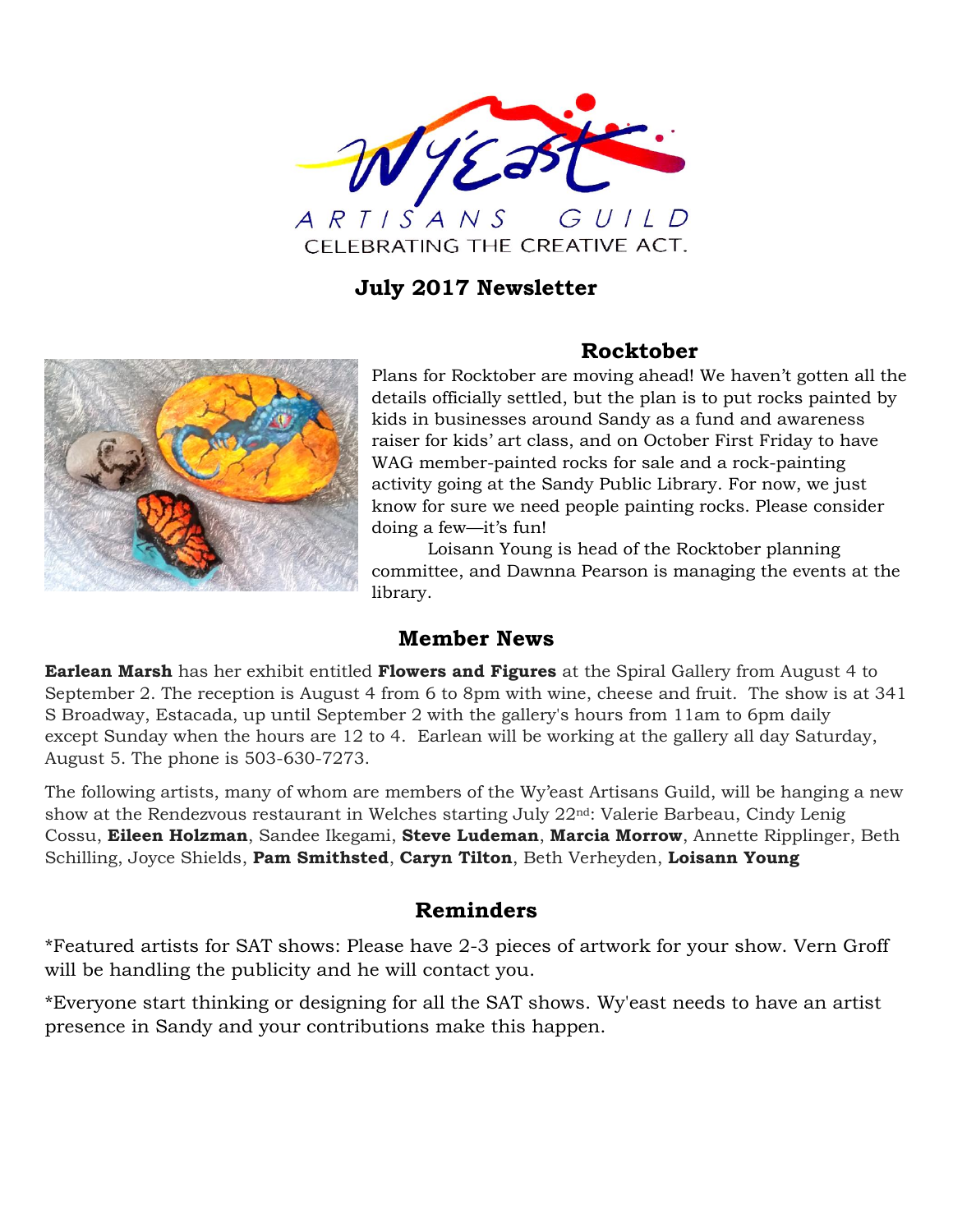# **WAG 2017—2018 Calendar**

To add or revise items on the calendar, please contact Dawnna Pearson

| <b>DATE</b>   | <b>WHAT</b>                    | <b>WHERE</b>                  | <b>WHEN</b>   | <b>DETAILS</b>                                                   | <b>CONTACT</b>           |
|---------------|--------------------------------|-------------------------------|---------------|------------------------------------------------------------------|--------------------------|
| Aug 10        | <b>WAG Summer</b><br>Picnic    | Jennifer<br><b>Bliesner's</b> | 6 pm          | Members should all bring food,<br>and family or friends, if they | <b>Jennifer Bliesner</b> |
|               |                                | House                         |               | want. We will paint rocks for                                    |                          |
|               |                                |                               |               | "Rocktober"!                                                     |                          |
| Sept 7        | "Off Balance"                  | Sandy Actors                  | $6:45$ pm     | Play: "How the Other Half Loves"                                 | *Marcia Morrow           |
|               | Reception                      | Theatre                       |               |                                                                  | *Earlean Marsh           |
| Sept 17       | Costumed                       | AntFarm                       | $6-9$ pm      | Drawing from a clothed model.                                    | *Jennifer Bliesner       |
|               | Figure Drawing                 |                               |               | Cost \$5, bring your own supplies                                | *Dawnna Pearson          |
| Sept 28       | <b>WAG Members</b>             | <b>AntFarm</b>                | $6:15-8:30$   | Nominating committee for board                                   |                          |
|               | <b>Meeting</b>                 |                               | pm            | candidates announced                                             |                          |
| Oct 6         | "Rocktober"                    | Sandy Library                 | <b>TBD</b>    | We currently plan to have rocks for                              | Dawnna Pearson           |
|               | Events                         |                               |               | sale at the library and a rock-<br>painting activity             |                          |
| Oct 15        | Costumed                       | AntFarm                       | $6-9$ pm      | Drawing from a clothed model.                                    | *Jennifer Bliesner       |
|               | Figure Drawing                 |                               |               | Cost \$5, bring your own supplies                                | *Dawnna Pearson          |
| <b>Oct 26</b> | <b>WAG Members</b>             | <b>AntFarm</b>                | $6:15-8:30$   | <b>Candidates for board announced</b>                            |                          |
|               | Meeting                        |                               | pm            |                                                                  |                          |
| Nov 9         | "Breakout"                     | Sandy Actors                  | $6:45$ pm     | Play: "Heroes" [Note: This date is the                           | *Marcia Morrow           |
|               | Reception                      | Theatre                       |               | correct one-the original one sent out                            | *Earlean Marsh           |
|               |                                |                               |               | was wrong                                                        |                          |
| <b>Nov 16</b> | <b>WAG Annual</b>              | <b>AntFarm</b>                | $6:15 - 8:30$ | Voting for board members                                         |                          |
|               | <b>Members</b>                 |                               | pm            |                                                                  |                          |
|               | <b>Meeting</b>                 |                               |               |                                                                  |                          |
| <b>Nov 19</b> | Costumed                       | AntFarm                       | $6-9$ pm      | Drawing from a clothed model.                                    | *Jennifer Bliesner       |
|               | <b>Figure Drawing</b>          |                               |               | Cost \$5, bring your own supplies                                | *Dawnna Pearson          |
| <b>Dec 14</b> | <b>WAG</b><br><b>Christmas</b> | <b>AntFarm</b>                | 6:15-8:30     | Everyone brings fingerfood and a                                 |                          |
|               | Party                          |                               | pm            | handmade or art-related gift to<br>exchange.                     |                          |
| Jan 25        | "Different                     | Sandy Actors                  | $6:45$ pm     | Play: "Rose Colored Glasses"                                     | *Marcia Morrow           |
|               | Strokes"                       | Theatre                       |               |                                                                  | *Earlean Marsh           |
|               | Reception                      |                               |               |                                                                  |                          |
| Apr 5         | "That's Life"                  | Sandy Actors                  | $6:45$ pm     | Play: "And a Nightingale Sang"                                   | *Marcia Morrow           |
|               | Reception                      | Theatre                       |               |                                                                  | *Earlean Marsh           |
| May 31        | "A New Day"                    | Sandy Actors                  | $6:45$ pm     | Play: "The Cemetery Club"                                        | *Marcia Morrow           |
|               | Reception                      | Theatre                       |               |                                                                  | *Earlean Marsh           |

## Wy'east Artisans Guild Officers and Committee Heads

**President**: Jennifer Bliesner **Vice President:** Marcia Morrow **Secretary:** Dawnna Pearson **Treasurer**: Cheryl Hooley **Board Members**: Jennifer Bliesner, Loisann Young, Marcia Morrow, Earlean Marsh, Cheryl Hooley **Meeting Programs:** Jennifer Bliesner

**Hospitality:** Helen von Struense

Contact information available in your Guild roster. Email Rod Stroh, [rstroh2@frontier.com,](mailto:rstroh2@frontier.com) if you can't find yours.

**Website & Social Media:** Debi Vann **Art Education & Kids Outreach:** Dawnna Pearson **Newsletter:** Dawnna Pearson **Membership (Roster):** Rod Stroh **Library Theme Show:** Jennifer Bliesner **Chamber Shows:** JoAnne Rohweder **Sandy Actor's Theatre Shows:** Vern Groff **Other Shows:** Jennifer Bliesner